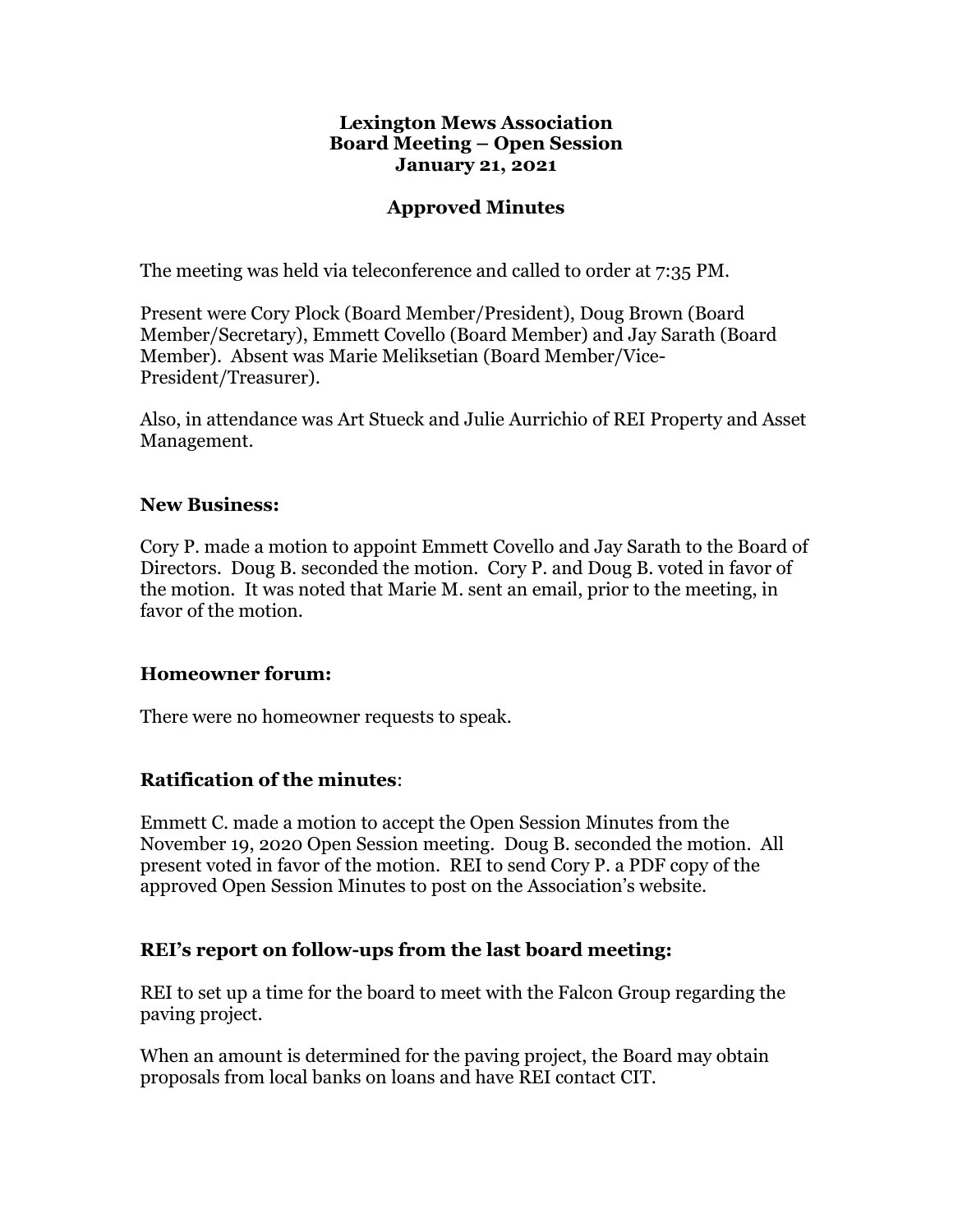When an amount is determined, REI will follow up with Lexington Court regarding what they will need to pay for their share of the paving project for the main road.

REI to follow up with the units who have not complied with the plumbing inspections.

REI to follow up with Unit 2003 regarding submitting the modification request form to install a security camera. Are they allowing the camera – where it is?

REI to follow up with Unit 1905 regarding submitting the modification request from to install an American flag.

REI to begin preparation of a spring newsletter. Refuse reminders and effected pickup days due to holidays will be included.

It was noted officer elections will be done at the February meeting. REI will then handle the annual city filing and update the state with regard to the board/officer positions.

# **Warning Letters**:

All warning letters were reviewed. There were no action items.

# **Financials:**

The December 31, 2020 financials were reviewed. There were no action items.

# **Resale Log:**

REI to note the association rule on the log that specifies no unit may be leased for the first 2 years after purchased.

# **Work Orders:**

REI to follow up on all old, open work orders.

REI to review the work order history on Unit 1602.

REI to follow up with the contractor and confirm why the gutter was clogged at Unit 3306.